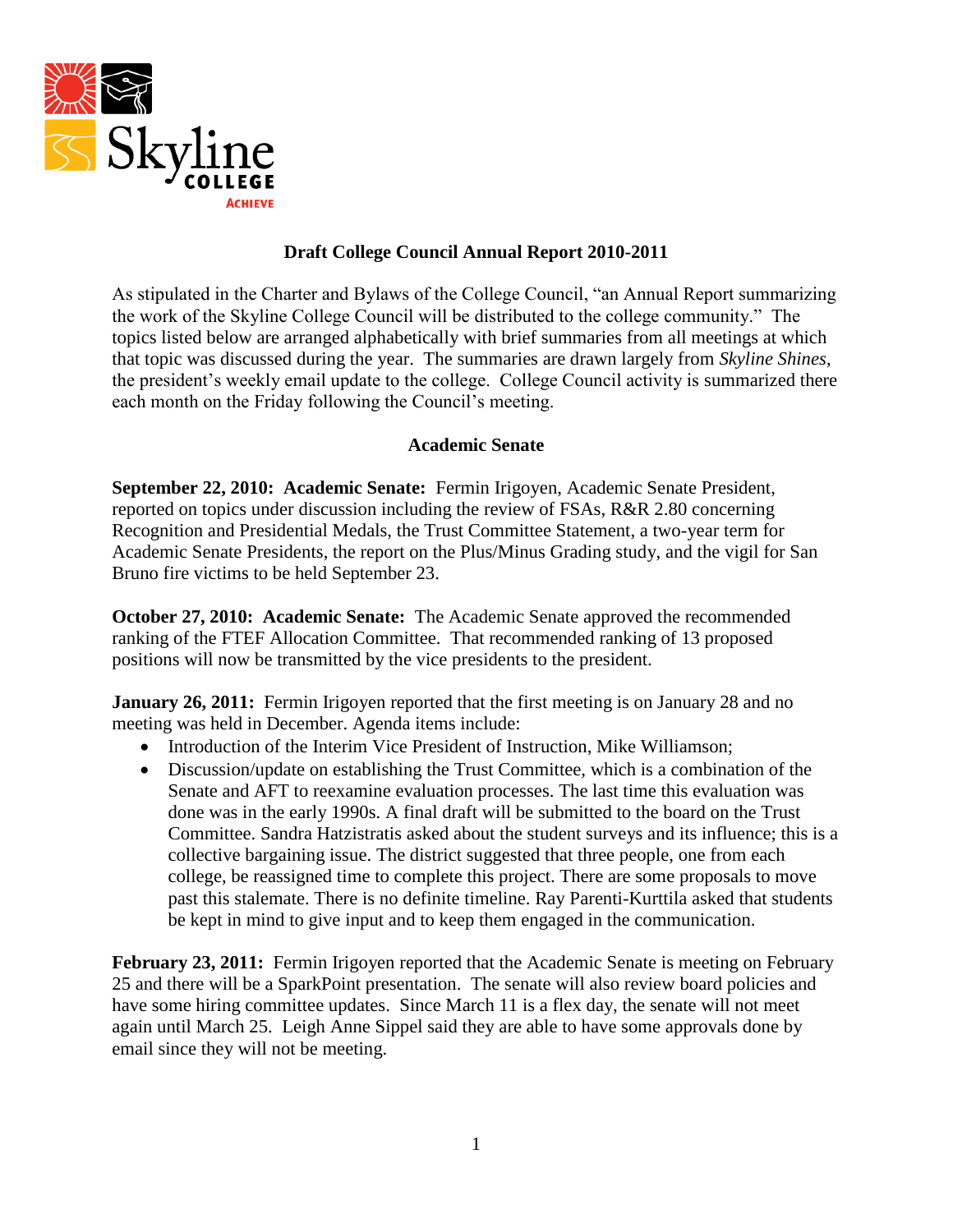**March 23, 2011:** The Academic Senate will meet on March 25 and Fermin Irigoyen reviewed the agenda:

- The faculty marshal for the 2011 commencement will be selected by the senate. The Vice President of Instruction would like a decision by April 18 and Fermin Irigoyen has requested an extension to April 22. Fermin said the senate is meeting later in April because of spring break, but they will try to work around the deadline.
- The senate will review the district vision statements draft submitted by the District Shared Governance Council.
- The policy on handheld and wireless technology in the classroom, which is being submitted by the Educational Policy Committee, will be reviewed. Fermin will send a copy to President Regina Stanback Stroud. It addresses the use of technology of classrooms and what a teacher would prefer. It is designed to limit disruptions in the classroom. Dean Connie Beringer, attending on behalf of Vice President Mike Williamson said there is a concern by some faculty with students using laptops in class and sending text messages, however there are others who feel that they want students to use that technology. She has sent faculty the draft language for their input. Fermin said it is at the instructor's discretion, but is designed to support people who don't want technology in their classroom and also the misuse of it. There is recommended text that faculty can use in their course syllabi. The committee reviewed the draft policy. Leigh Anne Sippel said it would allow teachers to discern between appropriate and inappropriate use. The instructor has to state in the syllabus what is and what is not allowed.

**April 27, 2011:** Fermin Irigoyen reported on the topics discussed at the April 22 meeting:

- The senate approved the hiring committee for the respiratory therapy program coordinator.
- The senate reviewed distance education guidelines brought to them by DEAC and made modifications, which will be sent to the District Academic Senate. The discussion had a lot to do with the section on timely feedback on the part of online instructors. Vice President Mike Williamson said DEAC is working on effective student contact. The senate feels that it is a guideline only and not a policy and they had recommendations and corrections. President Stanback Stroud has more questions around that. Fermin is concerned that it looked like a policy and not guidelines.
- The senate approved \$1,100 for student scholarships and also \$500 toward textbook rentals.
- Technology in the classroom: The senate looked at the policy being recommended by the Educational Policy Committee on technology in the classroom, specifically on the use of laptops and cell phones. Leigh Anne Sippel read the recommendation. Leigh Anne said the concern with the language was to help determine what is and what is not appropriate in the class. Ray Parenti-Kurttila said the ASSC is concerned about restrictions on having cell phones turned on in class in the event of an emergency. Kathy Fitzpatrick said the Classified Council talked about it and she noted that some faculty do not include that information in their syllabi. Fermin Irigoyen said faculty in the Language Arts division decided to put their stance on technology in their syllabi and discuss it on the first day of class. Vice President Mike Williamson feels there are very few faculty who would not allow it. The senate had a discussion on the reliability of cell phone coverage in the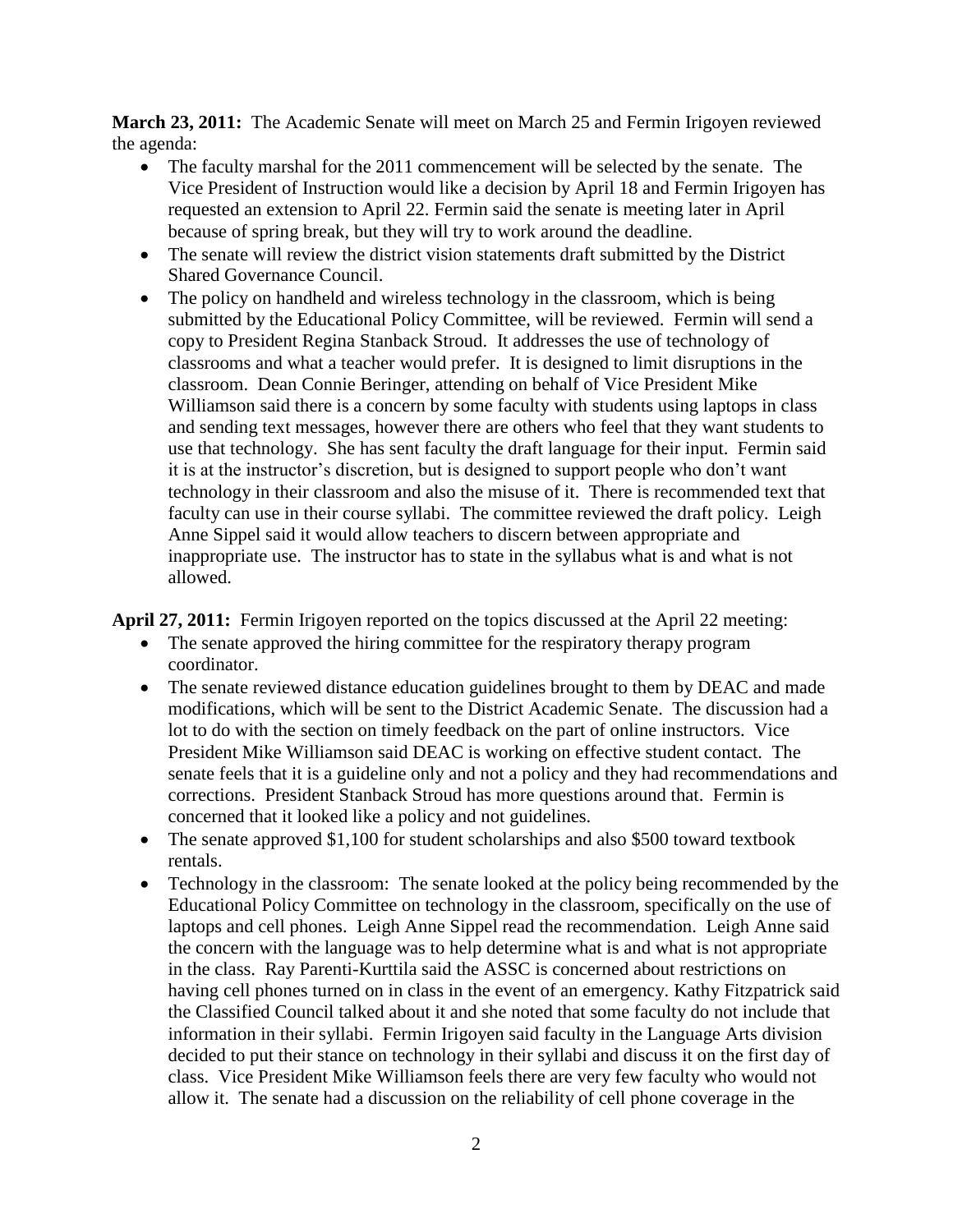buildings on campus. President Regina Stanback Stroud will talk to facilities about cell phone reliability. Boosters are being installed in the new buildings to improve coverage. Leigh Anne would like to provide the campus with the state of emergency response here at Skyline including text alerts.

- Academic Senate elections will be held between May 3-13 and Nick Kapp is coordinating. The senate wants to move to a two-year term for the president. They will have electronic and paper ballots.
- The senate has sent a call out for the Meyer Award. The amount is \$2,262.48, but the senate was hoping for more. The award is presented to new full-time faculty within five years of their hire date. The recipient will be selected at the May 13 senate meeting.
- Program review is underway. On April 20, presentations were made by Chemistry, T-Com, Cosmetology and Physical Education. Administration of Justice, Accounting and Paralegal will present on May 4.
- Nick Kapp will serve as Faculty Marshal at Commencement.
- The senate will hold its last meeting of the spring semester on May 13.

**May 25, 2011:** Fermin Irigoyen reported that senate elections were held. Fermin was elected President for a second term. Leigh Anne Sippel was elected Vice President and Secretary for a second term. Tiffany Schmierer was elected Treasurer.

### **Accreditation**

**April 27, 2011:** Vice Chancellor Jing Luan met with the college Accreditation Liaison Officers (ALOs) and the former accreditation chairs at all three colleges. Rob Johnstone is Skyline's ALO and the former chairs were Donna Bestock and Ray Hernandez. College of San Mateo is beginning its preparations early. President Regina Stanback Stroud reviewed the timeline for the next cycle:

#### Accreditation Timeline

| Fall 2011: | Appoint the chairs and organize the teams                         |
|------------|-------------------------------------------------------------------|
|            | Spring 2012: Conduct college student employee satisfaction survey |
|            | Fall 2012: Begin writing self study                               |
|            | Spring 2013: Writing and completion of self study                 |
| Fall 2013: | Site visit                                                        |

### **Associated Students of Skyline College**

**September 22, 2010:** Amanda Parker, Associated Students Vice President reported on student concerns about the intelligibility of the emergency alert system messages. College Vice President Joe Madrigal informed the group that moisture damage to some of the speakers had been found and that repairs would be made. Amanda recommended that in case of emergencies, emails to students should be used along with the other communication tools. Vicki requested that she discuss with the ASSC Governing Council recommendations they might make about how the college can best promote student use of the my.smccd.edu email addresses. The group discussed the importance of a Faculty Handbook and Fermin Irigoyen said that the Academic Senate Educational Policy Committee is working on it.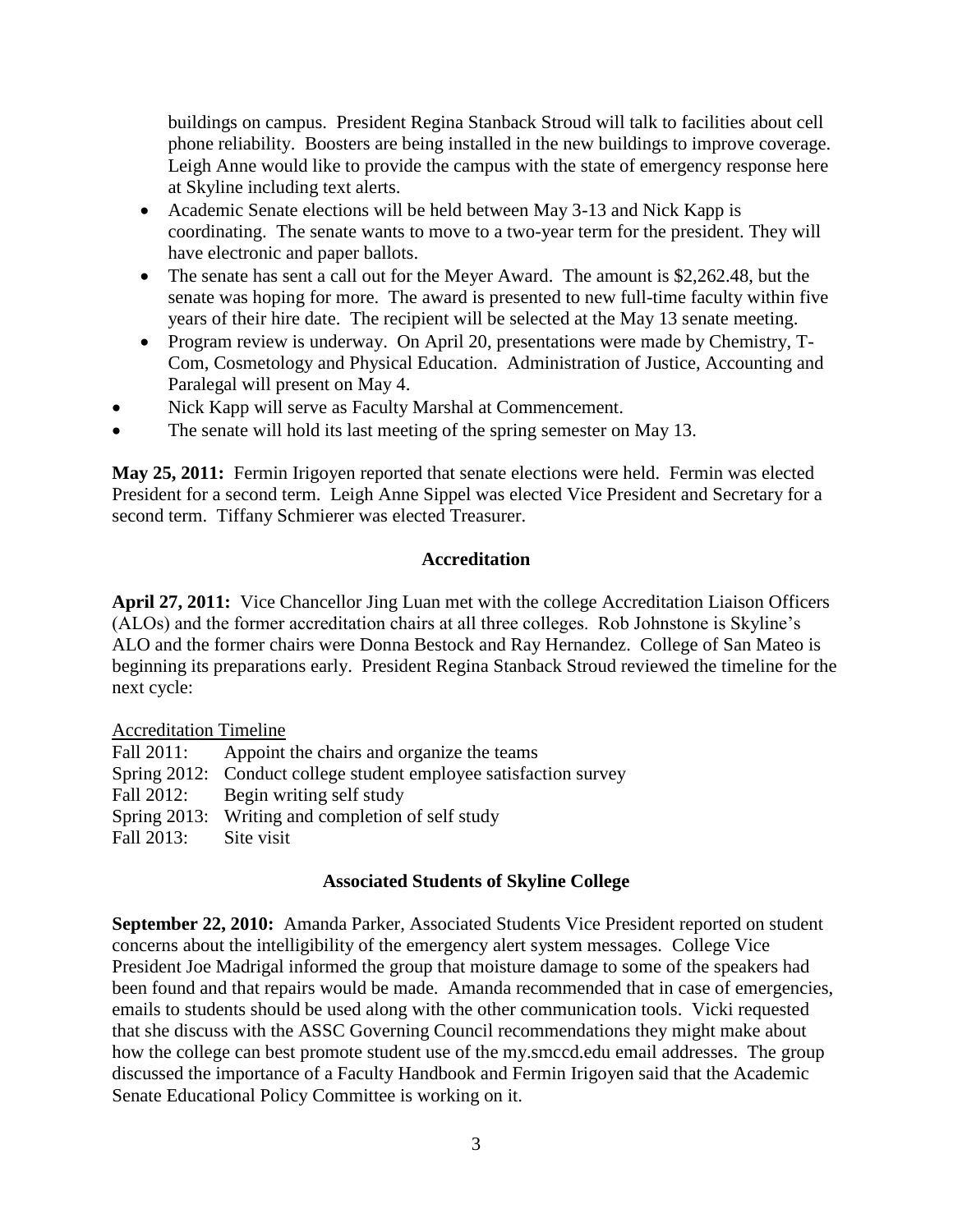**October 27, 2010:** The Associated Students are holding a "Pizza and Political Party on November 1, a canned food and coat drive November 1-5, and a club rush on November 18. The council also continued the discussion from the September meeting concerning faculty syllabi, a topic which will be pursued by the Academic Senate's Educational Policies Committee and the Instructional Leadership Team. The problem of cars in Lots M and N which roll into the cobbled medians was discussed and will be referred to the Capital Improvement Program discussions by the President's Cabinet.

**January 26, 2011:** Ray Parenti-Kurttila reported that the first meeting of the spring semester was held on January  $25<sup>th</sup>$ . The following topics were discussed:

- The ASSC approved fund requests for: 1. Dean Joe Morello, Coaches v. Cancer for \$300 (the group has raised \$510 and there is a coin drive that is still in progress); 2. Alan Ceccarelli, new theater lighting for \$2,763.
- Elections will be held on March 21-25. Applications will be accepted through March 14. The elections will be held earlier because the student trustee position needs to be filled by the end of March, so it was decided to run both elections simultaneously.
- The ASSC also discussed activities, which will be firmed up by the next meeting. He also mentioned that the college community may be able to participate in Hands across California.
- Ray said a job fair sponsored by the California Community College Association will be held in San Francisco. The organization conducts job searches for people who want to work in community colleges. He is researching and confirming dates/times/website to sign-up for the event and will report to President Stanback Stroud so that she can disburse the information to the campus.

**February 23, 2011:** Ray Parenti-Kurttila reported on the following topics:

- The ASSC moved the election date to March 28-30.
- Amanda Parker said Skyline College students will participate in an event to protest the budget cuts. Students will join hands across California, beginning in San Diego and coming northward on a Sunday in April. Amanda will confirm the date. Event organizers are hoping to get 1.5 million students involved. It is being sponsored by the state chancellor's office. The ASSC's concern is that the event is being held on a Sunday and it will be difficult to get substantial student turnout. Cañada College is participating and Skyline College will be organizing efforts.
- Ray would like to have a new discussion on College Hour. He said there was a Veteran's event on February 23 and Veteran's Club President Jarome Vahai was having difficulty getting people to attend and participate. President Stanback Stroud said there was a discussion around this and Rob Johnstone identified times where events could and could not be scheduled. With the added schedule and Measure G, it may be a different pattern now and should be discussed. President Stanback Stroud suggested that Vice President Williamson discuss it in an Instructional Leadership Team meeting.

**March 23, 2011:** Amanda Parker reported on the following topics:

• There was not enough interest shown by Skyline College students in the statewide Hands Across California so they have decided not to participate.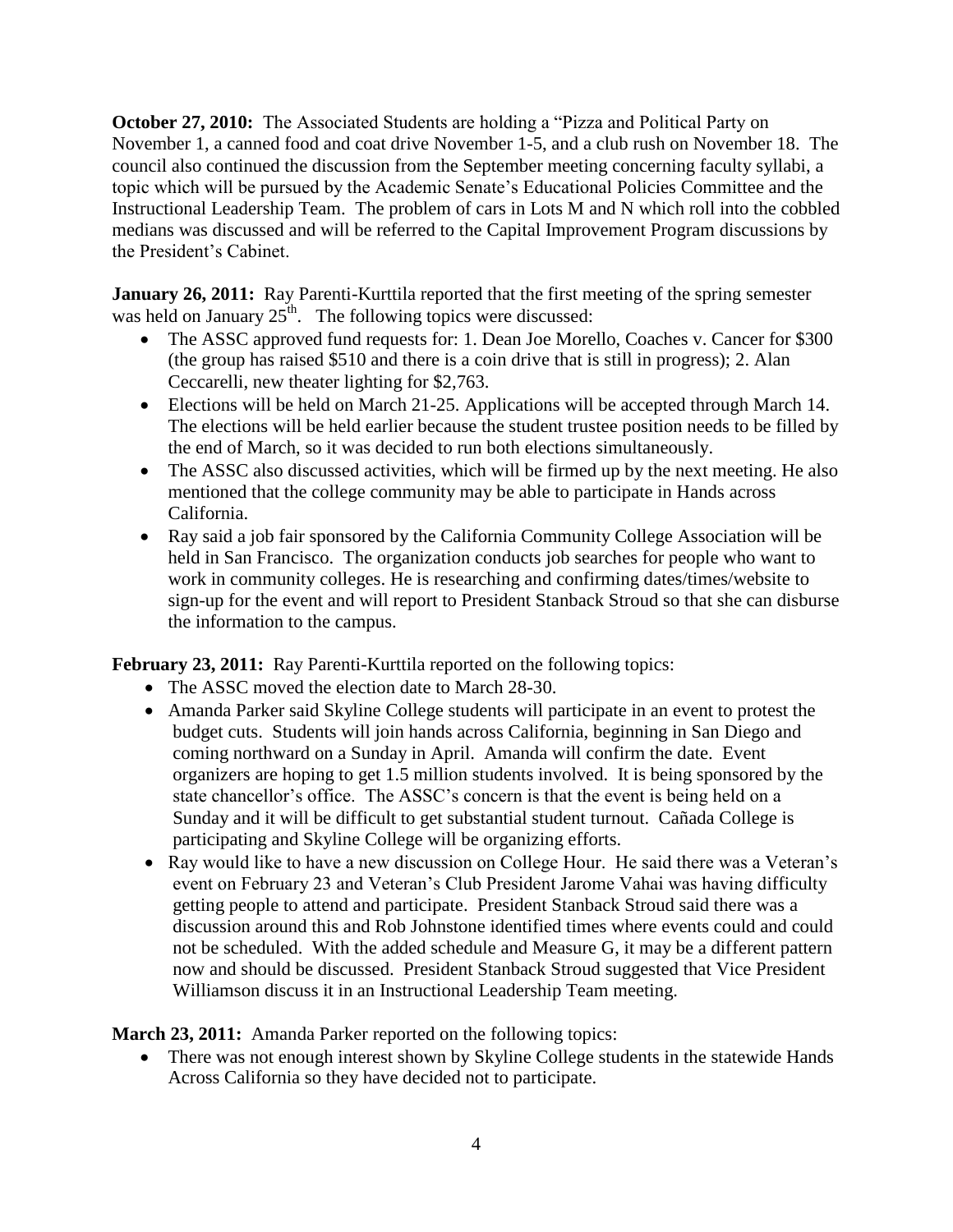- Elections for the student trustees are going to be held on March 28, 29 and 30. The general student government elections will be on May 4.
- There will be a Spring Fling on April 12 for all the clubs.
- The ASSC is hoping to also to work with faculty to enlarge textbook rental program on campus. It is a two-year commitment for the teacher to not change their textbook. President Stanback Stroud has asked Vice President Williamson to work with the deans and faculty to ask the chancellor to provide some instructional equipment money. In part, it would be used to increase or expand the text book rental plan. President Stanback Stroud thinks the faculty here would be open to it and are sensitive to the costs of books for students.

**April 27, 2011:** Ray Parenti-Kurttila reported on the following topics:

- Election applications are being submitted. Elections will take place from May 2-5 and students will be able to vote online.
- Relay for Life is being held on the weekend of April 30-May 1 and it is expected to be a big event.
- The ASSC funded the Women In Transition luncheon, which is taking place a little later this month.
- A new student trustee has been appointed: Barry Jointer of CSM, who is also a veteran. Ray said he has confidence and is looking forward to working with the trustees. He is also interested in the budget. His one-year term begins June 1.

**May 25, 2011:** Ray Parenti-Kurttila and Amanda Parker were not in attendance and no ASSC report was given.

### **Board of Governors' Classified Employee of the Year Award**

**January 26, 2011:** In 2009, the State Board started a Classified Employee Award, at which time Barbara Daley was nominated and eventually became recognized by the district board and the State board. In 2010, Pat Carter was nominated and went on to be selected by the district board. This item will be on the district board agenda on February 23, which means that before the next College Council meeting, the process at the college has to be completed. In order give the college community time to submit nominations and still meet the February 16 deadline, the Council will request that nominations be submitted by February 11 and then a special meeting to review nominations be scheduled for February 15 from 12-1 p.m. President Regina Stanback Stroud will include the nomination process in Skyline Shines. She will forward the packets to the group as they are received. Electronic forms of the packets will be submitted to Linda Bertellotti and then forwarded to group. If it turns out that there is only one (1) nomination, President Stanback Stroud will poll the group on support of the nomination.

### **Budget**

**September 22, 2010:** President Vicki Morrow reviewed the current budget situation and plans for decision making on uses of the Measure G parcel tax funds. In September, the Board of Trustees adopted a budget that included tentative allocations of the Measure G funds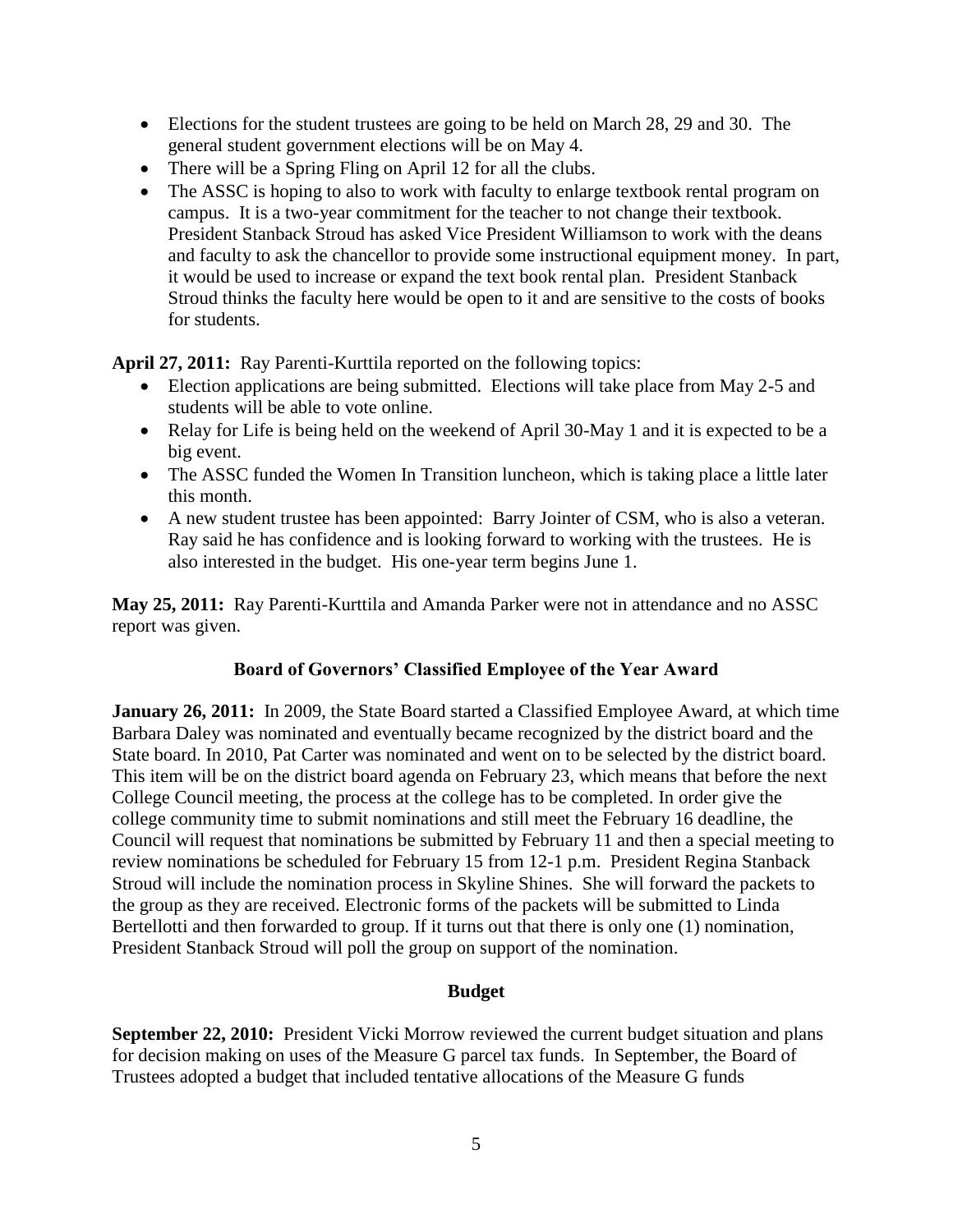as indicated in the table below, based on FTES. These numbers may change with the Midyear Report to the board:

| Canada College                   | \$853,700   |
|----------------------------------|-------------|
| College of San Mateo             | \$1,713,400 |
| <b>Skyline College</b>           | \$1,432,900 |
| <b>District Central Services</b> | \$2,000,000 |

Skyline College will use its usual budget process to determine the highest priority uses of those resources and will continue to rely upon the College Budget Committee for crucial advice about the college's budget. The Measure G money will be treated in the same way as the college treats Fund 1 resources and the College Budget Committee will have the same role in making recommendations to the college president about priorities as they ordinarily do. Skyline College will need to appropriately fund its 1310 budget (adjunct faculty), and a big part of what these Measure G resources make possible is the addition of significant numbers of sections beyond what the state will fund. The college is already doing that as it finalizes the schedule for the spring semester, adding even more sections that it did in the fall. In order to ensure that these additional students can be served, the college is continuing to ease the pressure in the One Stop Center. The annual budget process is beginning and this time it will include the potential for resources in the current year as well as planning for the 2011-12 year. There will be opportunities to submit resource requests for new full time faculty, classified staff and other kinds of resources (equipment, supplies, etc.). Measure G funds will be able to assist with the non-recurring needs of the college, and in the current year. As always, the linkage with program reviews, and unit and college plans will be crucial in the decision making.

The board of trustees has a responsibility to ensure that the uses of Measure G funds are consistent with the ballot language and to work with a citizen's oversight committee established for that purpose. President Morrow will keep the chancellor and the board apprised of the college's proposed uses of those funds.

**October 27, 2010:** President Vicki Morrow provided an update on the college's budget and planning for potential uses of Measure G resources and its consideration of budget scenarios for the 2011-12 year which will affect potential new hiring of faculty and staff.

**January 26, 2011:** Eloisa Briones, Director of Business Services, provided a budget update and explained the college budget process and how the group decides on expenditures for the fiscal year. Kathy Blackwood, CFO of the district, projected very early budget scenarios. The Measure G ballot was passed and the district is to receive \$6 million a year. The CBC recommended a tentative budget which recommends hiring six (6) faculty and four (4) FTE classified. Requests for classified positions have been submitted from the various departments on campus and Cabinet has prioritized them. The classified hiring priorities have been determined as follows:

- 1 FTE Assistant to the Coordinator of Student Activities
- .52 FTE Instructional Aid, PE
- 1 FTE Lab Technician for Biology/Chemistry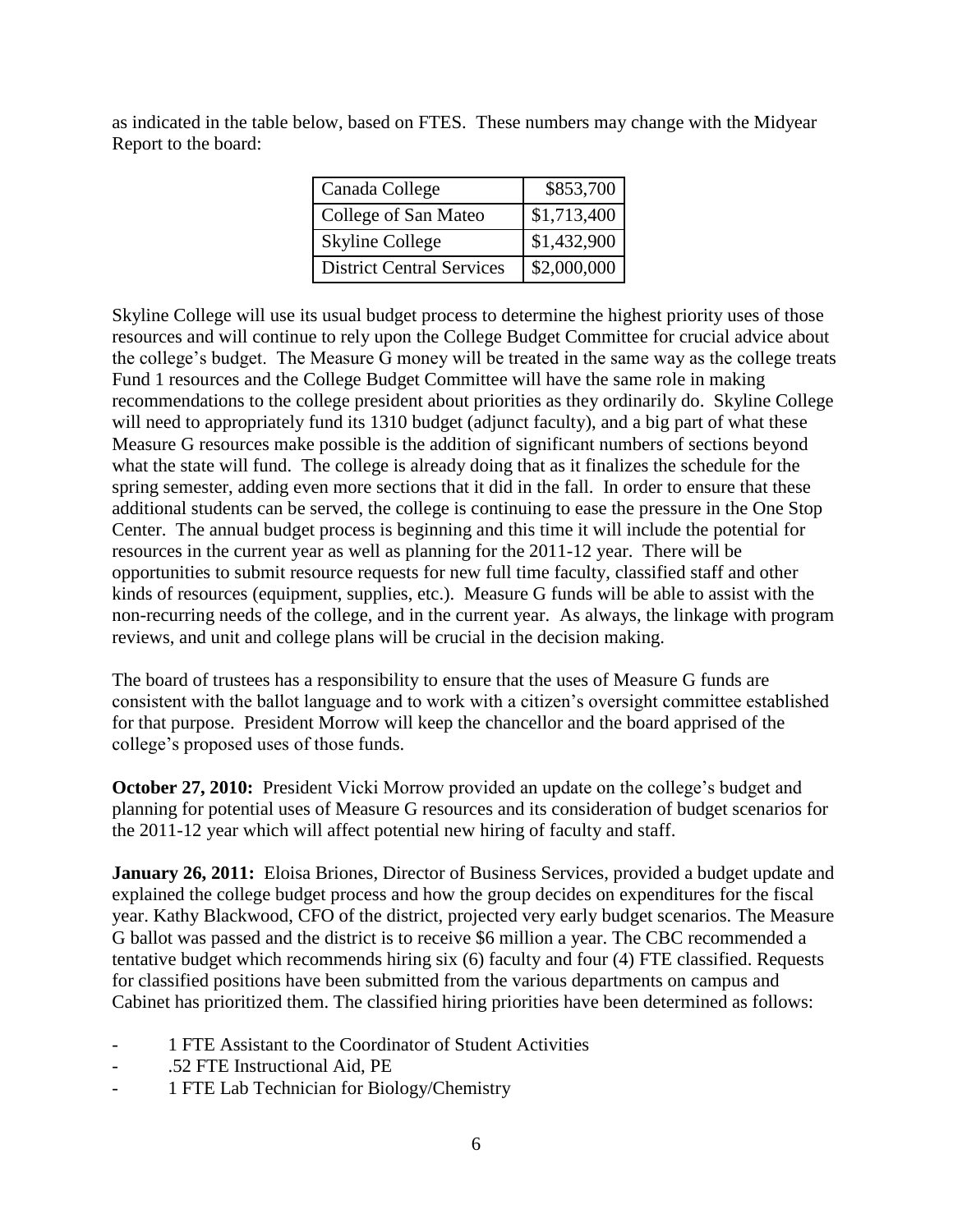- 1 FTE Instructional Aid, Learning Center
- .48 FTE Library Support Specialist

The deans have been advised to complete the necessary PRFs and PAFs. President Regina Stanback Stroud added that part of the hiring priorities process is to let College Council know the priorities. These positions will start July 1, 2011. Regina gave an explanation of how the budget is constantly changing, but plans are in place to prepare for the swings in the budget. Kathy Blackwood will be at the next CBC meeting on Thursday, January 27 to expand the conversation on the budget scenario for the district. Regina mentioned that the new majority rules voting for the state may help get the budget done on time. Right now, the state is proposing \$400 million in cuts to education, but Kathy Blackwood built in a deficit to the projected budget to prepare for such changes.

## **Bus Stop and Passenger Drop-Off**

**March 23, 2011:** The bus stop area is in a welcoming, beautiful area and drivers dropping off people tend to linger in that area. SamTrans has trouble making the turns and the only reason the loop road and site work were changed was to guarantee that they could easily access the space. The college has asked Chief Public Safety Officer Brian Tupper to inform people coming to campus that the area is no longer a drop-off space. He will put up signage to let people know it is not a drop-off area and will move the sign to point drivers to the right area. He will also distribute informational flyers. At a certain point, the college would then enforce it once people get used to the idea and have the information they need to find the right spot. The problem is that the entry to the visitor's parking lot is off of the bus circle. The ceremonial circle on the other side of building 4 is a good drop-off space and people need to get used to going there.

# **Classified Council**

**September 22, 2010:** Kathy Fitzpatrick, Classified Council President, reported on the group's discussion of fundraising ideas in the wake of the current constraints on food sales.

**October 27, 2010:** The Classified Council will be holding a basket raffle to raise funds for student scholarships.

**January 26, 2011:** Kathy Fitzpatrick reported on the following topics:

- The first Classified Council of the spring semester will be held February 3. The Classified Executive Board will meet on February 1. The district classified retreat will be in Santa Rosa on March 24-26.
- Kathy questioned classified evaluations and how the reexamination of that process can be initiated. The group response was to talk to CSEA representatives. Whereas the senate has a role in discussions, it is unfair to negotiate labor relations with any other body other than CSEA or AFT. Any inconsistencies would also fall under the purview.

February 23, 2011: Kathy Fitzpatrick reported on the following topics:

 The Classified Council received \$5,000 from BSI funds which can be used for retreats or things that the council would like to do. Of the \$5,000, \$3,200 of it needs to be for BSI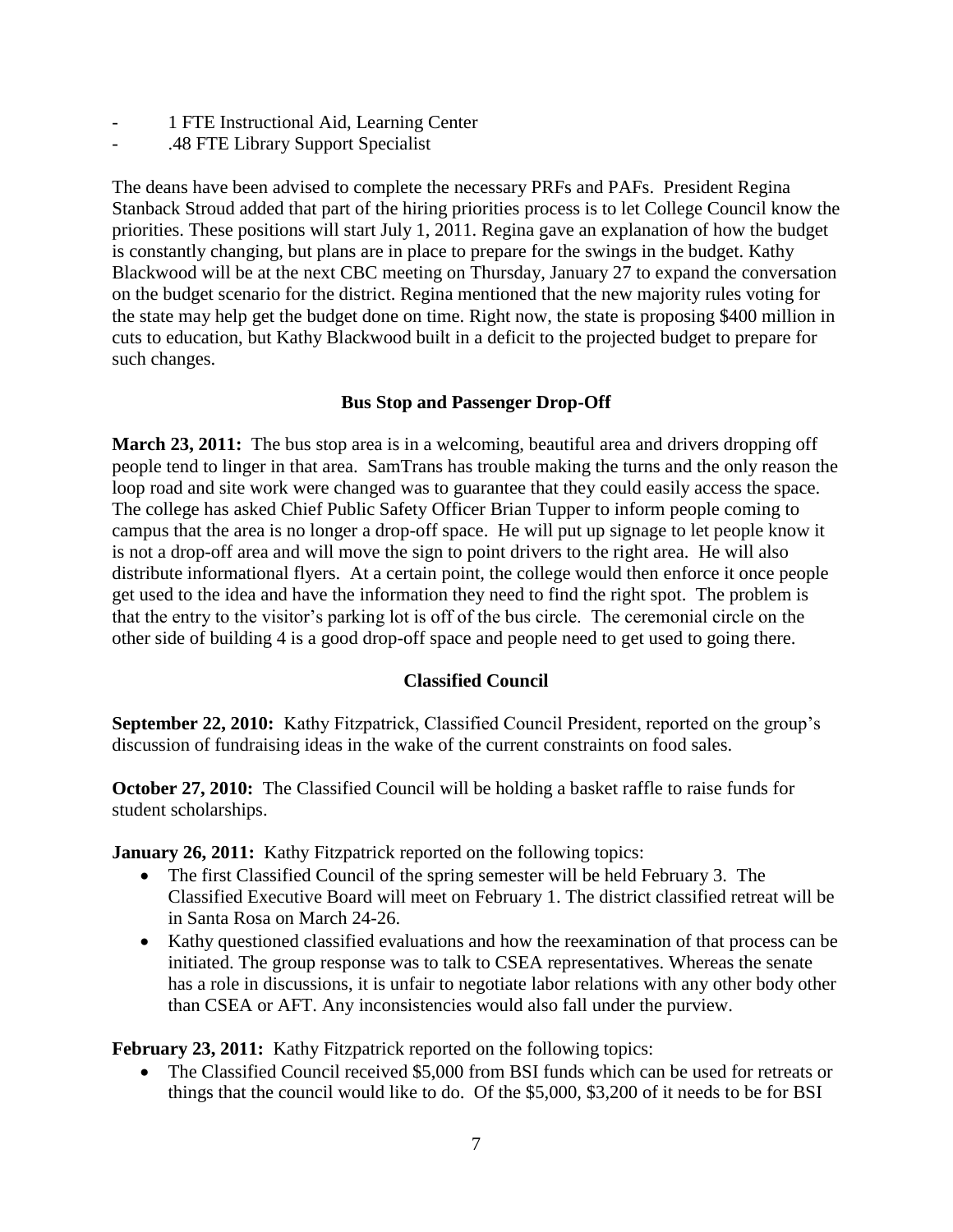activities and the remaining \$1,600 may be used for activities of the council's choice. Regina said the council will need to submit a report on what the BSI funds were used for, so the activities and topics have to be framed to show how they support student success. At its spring retreat, the council will hold a team-building exercise at Filoli, have lunch at Cañada Vista and then go to the Cañada library where they will learn how to help students with research. In the summer, the council will hold a one-day workshop.

- At its next meeting, the council will tour the SparkPoint Center.
- A See's Candy fundraiser will be held in the spring.

**March 23, 2011:** Kathy Fitzpatrick reported on the following topics:

- Kathy reported that the council will do a See's Candy fundraiser starting on March 28 and it will be headed by the division assistants. The sales will last for two weeks and orders will be delivered prior to Easter. Proceeds benefit the Classified Council Scholarship Fund.
- Retreat forms were distributed to classified staff for the one day retreat on April 25. The CSEA scheduled a meeting that day, but there is a timeslot mid-morning so people could go to the CSEA meeting at College of San Mateo and return for the afternoon retreat workshop.

**April 27, 2011:** Kathy Fitzpatrick reported on the following topics:

- Classified Council elections will be held on May 18 and voting will be done electronically. Kathy is stepping down as president and Sandra Hatzistratis will also step down as vice president. The current treasurer, parliamentarian and historian will run for re-election.
- There were 19 attendees at the council's retreat, which was held on April 20. The group met at Cañada Vista and then visited Filoli. They returned for lunch and then attended an afternoon program at the Cañada Library and learned how to do advanced research techniques using the library's website in order to assist students. The next retreat is mid-July and the date will be determined. It will be held at Skyline College.
- The See's Candy fundraiser raised \$540 for the Classified Council scholarship in only one week of selling. Next year, they will set up a table outside to encourage students and administrators to buy.

**May 25, 2011:** Kathy Fitzpatrick reported that elections are underway and will conclude on May 26. There is one candidate running for each position:

| President:       | Maggie Baez           |
|------------------|-----------------------|
| Vice President:  | Linda Allen           |
| Secretary:       | Nancy Lam             |
| Treasurer:       | <b>Theresa Tentes</b> |
| Historian:       | <b>Barbara Daley</b>  |
| Parliamentarian: | Pat Tyler             |

Once voting is finalized on May 26, Kathy will notify the college.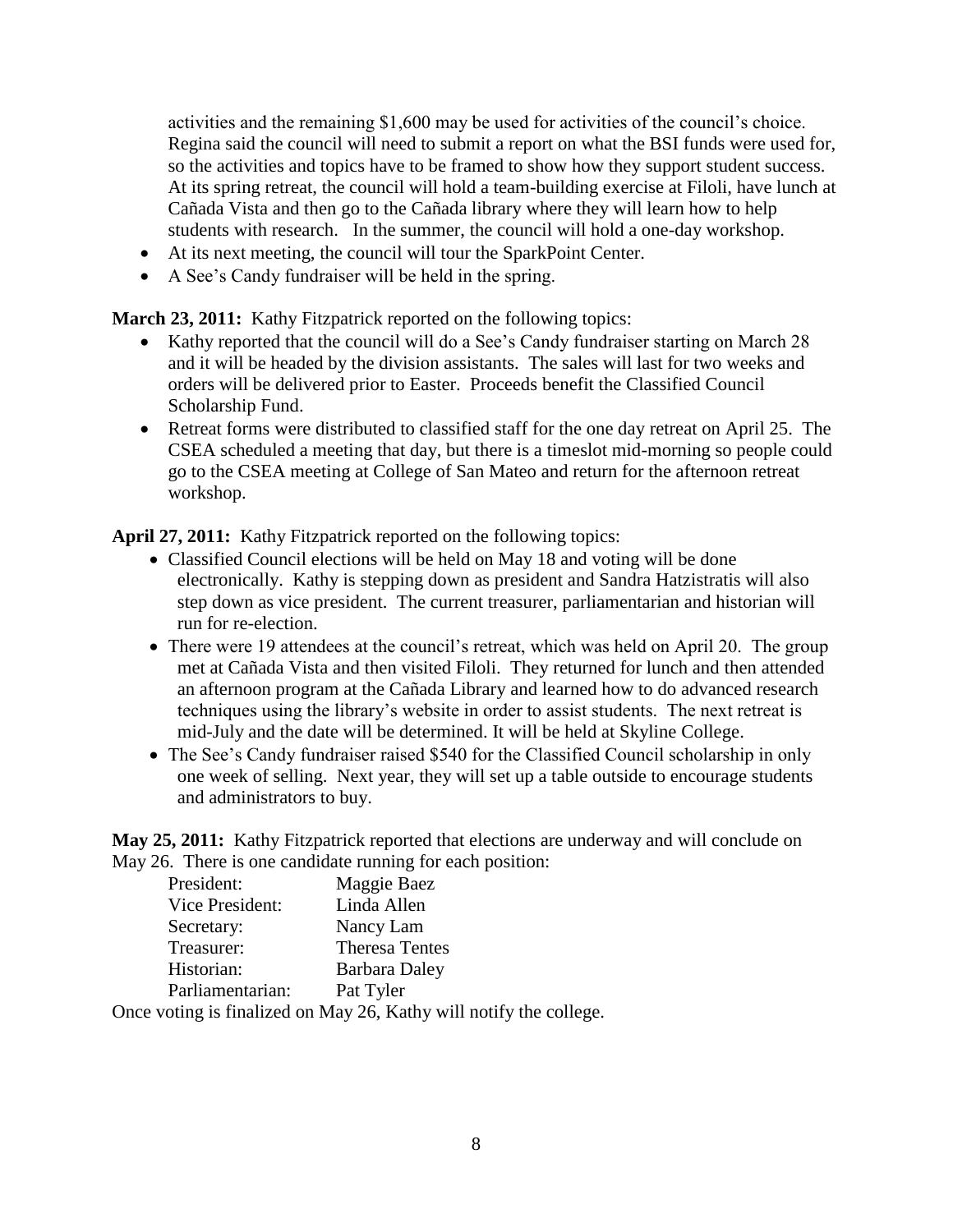#### **College Council Charter and Bylaws Revision**

**January 26, 2011:** President Regina Stanback Stroud reminded the group that the college included an accreditation planning agenda item related to the regular review of the college governance and decision making structures. In November, Former President Vicki Morrow proposed a revision to the College Council Charter and Bylaws to reflect the regular review. The proposal was reviewed and voted on electronically in November 2010. A motion by Fermin Irigoyen to reaffirm the approval of the changes in the charter was approved without dissent.

#### **College Hour**

**September 22, 2010:** The Council reviewed the history of College Hour discussions which are available in the College Council Annual Reports for 2006-07 and 2007-08 (available at <http://www.skylinecollege.edu/facstaff/GovCommittees/collegecouncil/index.html> under Annual Reports). That history will be shared with the constituent groups, and if any of them are interested in revisiting the subject, it will be brought back to the College Council.

#### **Commencement**

**August 27, 2010: P**resident Vicki Morrow announced that there are changes to the commencement ceremonies at Cañada and College of San Mateo. In recent years, Skyline College has held Commencement at 5 p.m. in the Gymnasium, and the college has honored those students who earned associate degrees during the year. Cañada College and College of San Mateo had followed similar practices (though at different times) until May 2010. At that time Cañada College made several changes to their Commencement: they honored those who had earned certificates, they moved the event to Saturday morning, and they held it outdoors. College of San Mateo has decided that they would like to honor those who have earned certificates as well, and they are considering when and where to hold their event. For Skyline College, the question of where the event is held is tied to the matter of which awards are honored, because inclusion of certificate holders would roughly double the number of people in the ceremony. Skyline College's Gym cannot hold more people, so adding recognition of certificate holders means that the event must move outdoors at the college or to a rented venue. The Council discussed a variety of options and agreed that the topic will be considered in the constituent groups and brought back to the College Council at the September 22 meeting.

**September 22, 2010:** At the August meeting, the Council discussed the change in Cañada College's practice relative to Commencement last May, which included honoring certificate holders along with degree holders, and moving the larger event outdoors. President Vicki Morrow reported at that time that College of San Mateo was considering doing something similar. The Council considered whether Skyline should follow suit. The members of the Council reported back on the discussions in their groups, and concluded that this change would not be right for Skyline College at this time. They did recommend that certificate holders be recognized within the divisions, as appropriate.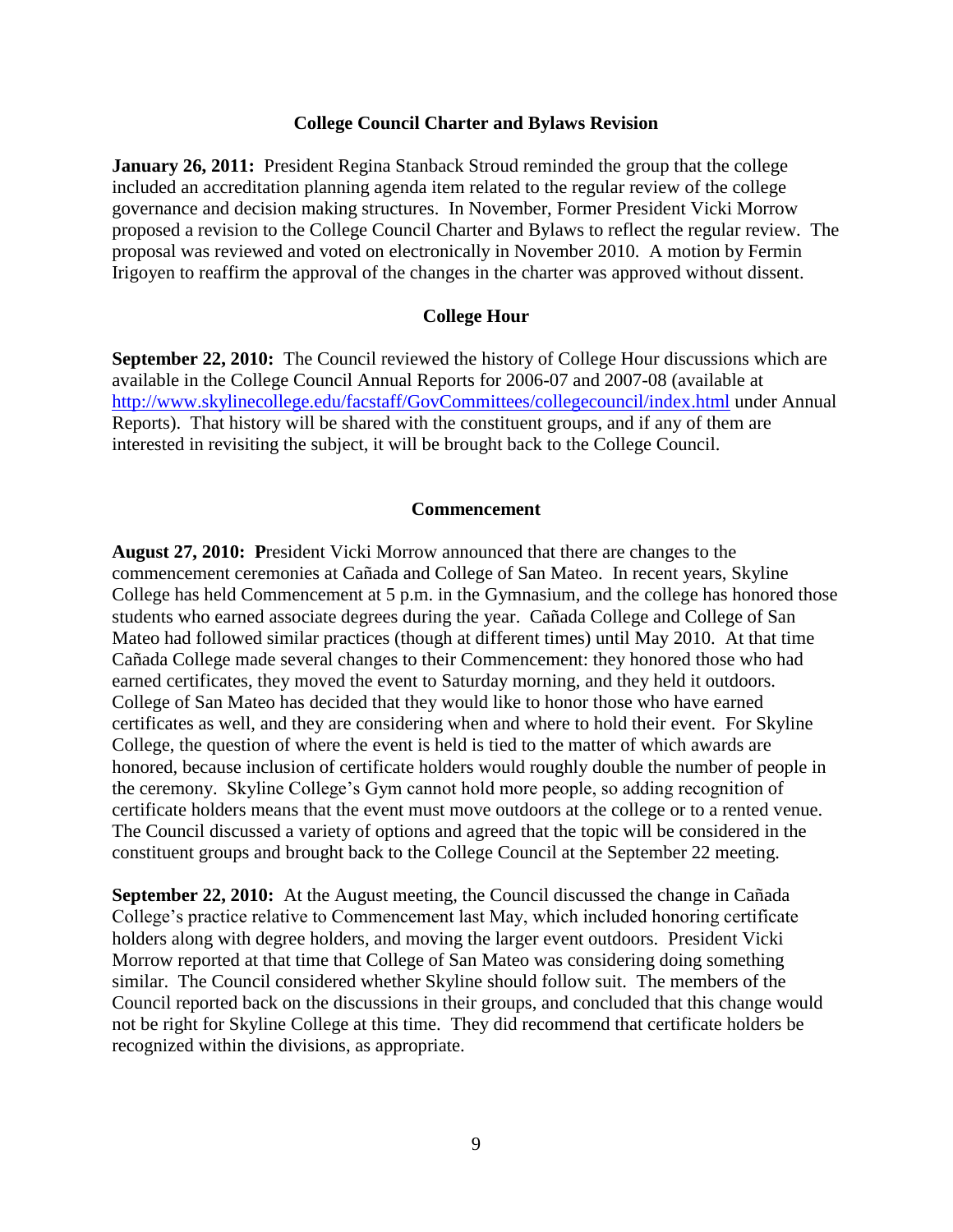**April 27, 2011:** Skyline College will hold its commencement on Friday, May 27 at 5:00 p.m. in the gymnasium. Doors open at 4:15. Participants will check in the same time. Students will line up on the first floor and the graduation order is dependent on when students arrive. The President's Platform will report to the video room at the same time. Faculty arrives for check-in at 4:15 and will line up according to seniority. A reception will follow in Building 6. There are 585 candidates identified and there have been 84 applications so far, which is ahead of schedule. They are expecting more than 200 graduates. Leigh Anne Sippel and Vice President Joe Madrigal will call out the names. There is a rehearsal with students on May 26. Nick Kapp is faculty marshal. The Commencement Committee has been meeting and Joe commended the classified staff who are working hard on the event.

#### **Delineation of Function Map**

**January 26, 2011:** The District Accreditation Coordinating Committee developed and adopted a Function Map for the purpose of delineating the accreditation standards functions of the colleges and district. The College Council reviewed and acknowledged the document and made no recommendations for change. The map can be found on line at the educational services SharePoint site. President Regina Stanback Stroud will find out if the site is accessible to the council and forward the link.

### **Democracy Committee**

**April 27, 2011:** President Regina Stanback Stroud said college presidents are being invited to be signatories to the Democracy Commitment. Skyline College faculty member Jennifer Mair is doing some work around engaging student voices and is interested in enhancing Skyline College's participation. There are different people in this area and throughout the country who have signed up. The declaration reads, "We believe it is important for student voices to be engaged in democracy." President Stanback Stroud reviewed the commitment and what it asks of participating community colleges. Skyline is already doing a lot of the activities presented in the commitment and there are some things that the college would get involved in. The project connects Skyline College with other colleges and would give Skyline College access to things that are being done by colleges and universities across the country. The motion to approve was made by Fermin Irigoyen and seconded by Leigh Anne Sippel. The council unanimously approved that Skyline College should be a signatory on the Democracy Commitment.

#### **Educational and Facilities Master Plan Project**

**February 23, 2011:** The Educational Facilities Master Plan Project (EFMPP) Task Force will be reconvened to provide feedback on the EFMPP currently under revision and renewal. Vice Chancellor Jose Nuñez will meet with the task force and reveal the process and timeline for the revisions.

**March 23, 2011:** The EFMPP Task Force met on March 17 and President Regina Stanback Stroud said there were good ideas disseminated from the meeting. The architect, HMC, gave the group a timeline. President Stanback Stroud was pleased that they were able to talk to the task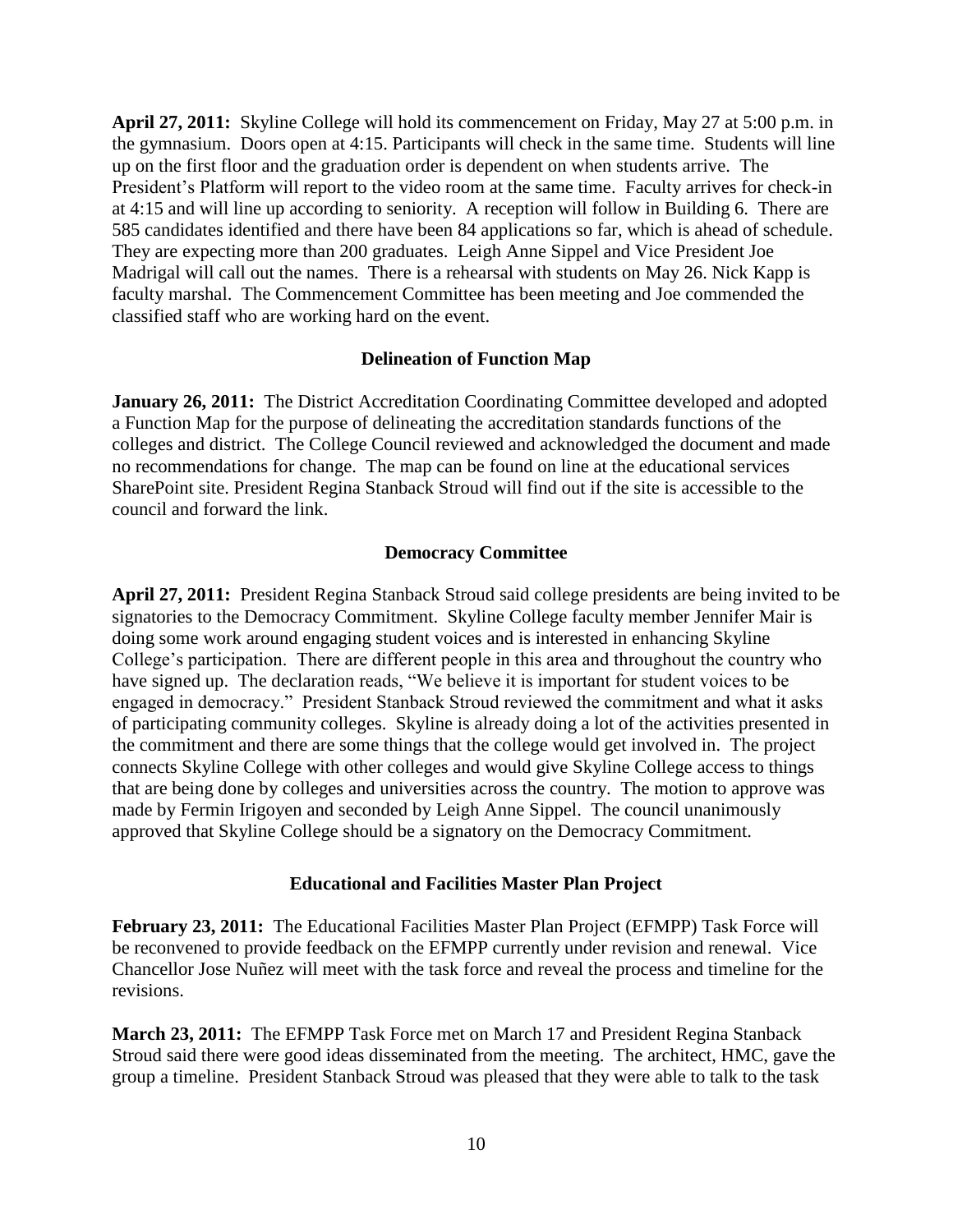force first and hear some ideas which will be incorporated into a conceptual document. Future meetings with the task force and the architect are planned in April and May.

**April 27, 2011:** HMC Architects will meet with the Cabinet on April 28 and will also present their recommendations to the broader EFMPP Task Force in May. Their information was presented to Chancellor Ron Galatolo for all three colleges. He requested it be looked at in two forms: a short-term view of what the college will want to put on the bond and then a long-term vision or larger view of what the college really wants. Leigh Anne Sippel asked about a concern that Cañada College expressed over Skyline College offering a theater arts class. President Regina Stanback Stroud said it was around the set design class, which Skyline College clarified. Ultimately, Skyline College may develop a drama department, but it is not in the college's education plan. Chancellor Ron Galatolo is concerned about the venue being used for large events. That concept can be presented in the long-term plan. Chancellor Galatolo wants to use the bond to also support technology and instructional equipment. The timeline is not set and is dependent upon other bond measures that might be proposed at the same time. They have to test it well too. The next EFMPP task force meeting is May 19 and President Stanback Stroud encouraged the council to participate and have a final look at.

**May 25, 2011:** Skyline College held three forums and developed an Educational Facilities Master Plan in preparation for a fall 2011 bond measure. Ideas have been incorporated into a conceptual design. Some ideas are immediate and some are long-term and are potential projects. The conceptual design plan has been reviewed and endorsed by the Educational Facilities Master Plan Project Task Force, the Institutional Planning Committee and College Council and Vice Chancellor Jose Nuñez has asked the college to submit a letter outlining the plan to be reviewed and approved by the Board of Trustees. If the bond measure passes, then the user groups will meet and college forums will begin.

### **End of the Year Celebration**

**April 27, 2011:** Vice President Mike Williamson said the college will hold its annual End of the Year Celebration at the end of May. The event is a means of recognizing classified staff and faculty and retirees and awards are given. The Classified Council and Academic Senate have processes for nominating people for the awards. Typically it is the Wednesday or Thursday of finals week. Money is raised for a faculty-staff scholarship. The President's Office historically has helped support cost of food. There is a committee that does the work, made up of members of the Academic Senate and Classified staff. President Regina Stanback Stroud suggested that Vice President Williamson work with the Events Task Force on it.

### **Faculty Orientation**

**May 25, 2011:** There will be six new faculty in the fall and Vice President Mike Williamson is updating the faculty handbook and preparing a formal packet in preparation for a fall orientation. Faculty orientation information is on the website and is maintained by the Vice President of Instruction's office. Vice President Williamson is going to develop the site into a useful and coherent resource. President Regina Stanback Stroud said the Mills College Provost Office provides everything needed by faculty members, including a SharePoint site, so they can upload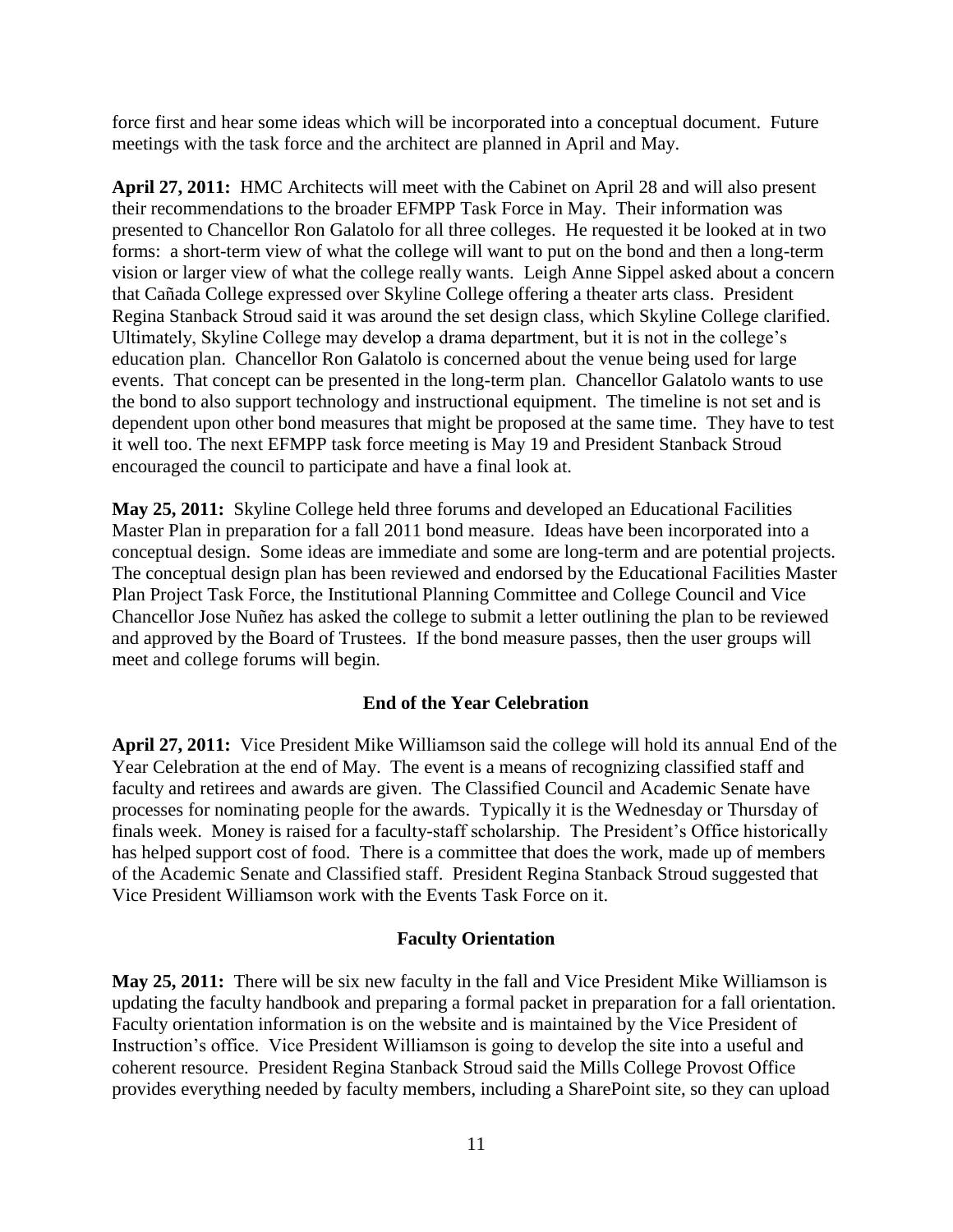their syllabi. It is a great resource for faculty and she suggested that Skyline College may want to consider developing a similar resource.

### **Goals and Strategies Revision**

**September 22, 2010:** The Institutional Planning Committee proposed a minor revision to the college Goals and Strategies to address two issues: assessment of student learning and student equity. The revision was approved by College Council. The Goals and Strategies are scheduled for a complete review in 2012-2013.

## **Great California ShakeOut Drill**

**September 22, 2010:** President Vicki Morrow informed the group that the college will participate in the October 21 statewide event, at 10:21 a.m. She said she would be alerting the college in her Friday morning edition of *Skyline Shines* and that Chief Public Safety Officer Brian Tupper would be communicating with all employees about how to prepare and how the drill will be conducted.

**October 27, 2010:** There was a debriefing on the October 21 Great California ShakeOut. Council members provided suggestions for how to improve the college's planning for emergencies, including training for new and reassigned employees in relation to their new locations, ensuring that disabled students are evacuated correctly, including emergency response information in new student orientation, clarifying the locations to which particular buildings should evacuate, and ensuring a full check of each building.

# **Learning Center Curriculum**

**April 27, 2011:** Leigh Anne Sippel said the Learning Center has been getting a lot of students coming in with serious learning challenges. Students are seeking assistance in the Learning Center due to DSPS cuts. The Learning Center staff does not have proper training and the DSPS staff has been unable to provide training. Leigh Anne thinks a different approach may be needed and it may be around creating curriculum for students who are perhaps not even at a basic skills level. Vice President Mike Williamson said the college may need a different approach to tutoring. Vice Presidents Madrigal and Williamson will talk to Leigh Anne about the possibility of developing curriculum that could be incorporated in the regular class schedule.

### **Management Council**

**January 26, 2011:** President Regina Stanback Stroud gave a quick summary of the first meeting, at which the discussion centered on the management retreat. She mentioned that in the past, it has been held at Skyline College to save on expenses, however, this year the group is considering holding it at Coyote Point in San Mateo.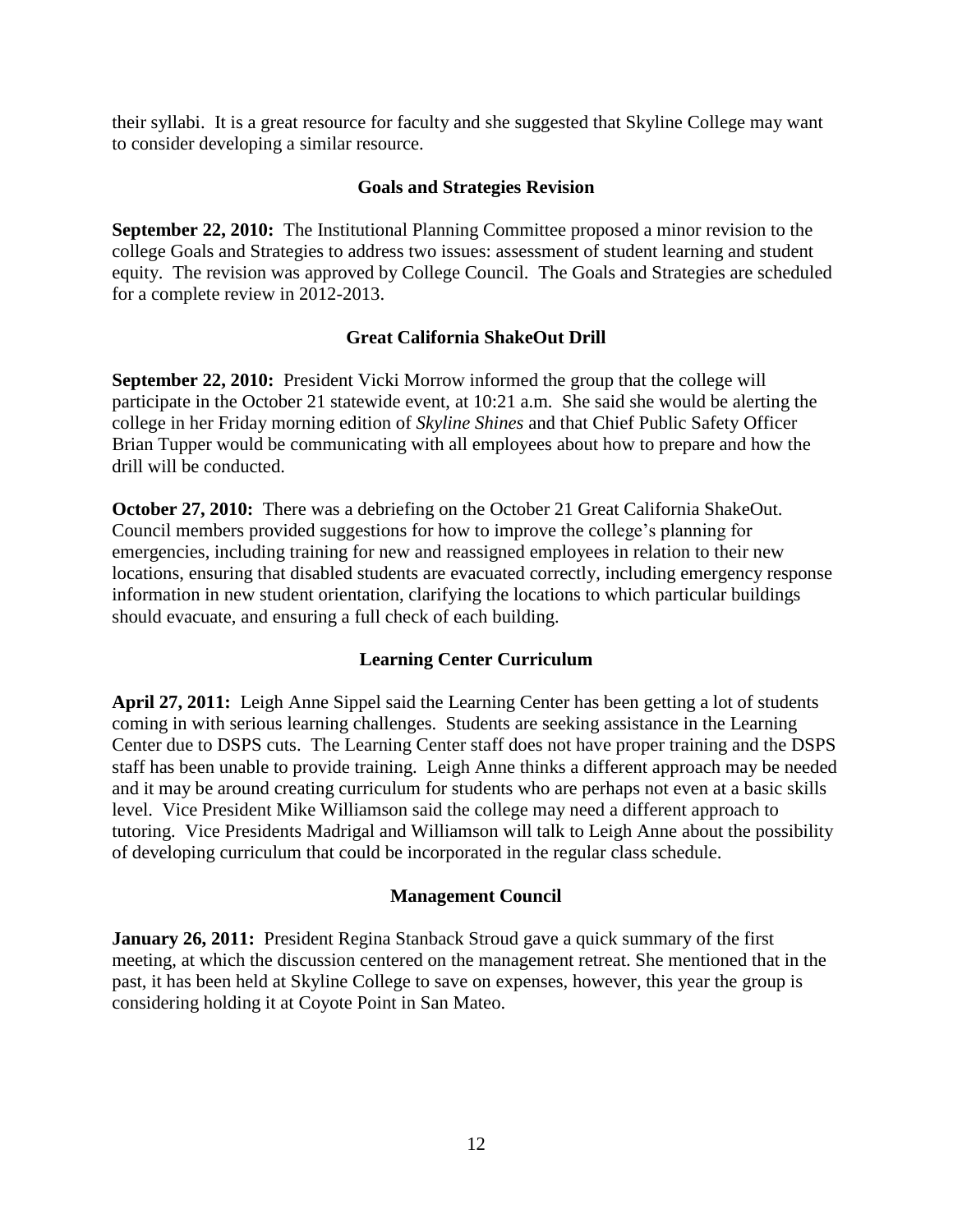#### **Productivity Report on FTES at Skyline College**

**March 23, 2011:** President Regina Stanback Stroud distributed the productivity report, which looks at load, headcount, productivity from year to year. For spring 2011, there are 3,836 FTES, which is about 221 more FTES than College of San Mateo. Skyline is now the largest college in the district and is highest in terms of headcount. It has implications for the college in terms of the averaging out of the resource allocation model and the headcount it wants to have in the future. The resources are averaged out over three years and it is a gradual change, so the colleges are not hurt by that. Leigh Anne Sippel commented on the space and the college's efficiency. President Regina Stanback Stroud said when the college did its planning, it looked at the types of classrooms there are and then determined how many FTES could be accommodated. It was projected out for many years, looking at 1.5% growth each year and the reality is that Skyline College has exceeded those projections. So as the EFMPP planning is done, the college needs to make sure it has adequate classroom space to accommodate, for example, 35 students. José Nuñez has worked with Regina and understands that the Skyline College needs more classrooms to accommodate that enrollment. As a district, we are working to make all of the colleges healthy and it is in Skyline's interest for all of the colleges to be vibrant, healthy institutions. President Stanback Stroud thinks Skyline College has a nice of array of programs and services and the college pays attention to the load, although she knows College of San Mateo does that too. It could be the differences in populations in the two areas.

### **Reflection Room**

**February 23, 2011:** Vice President Mike Williamson requested that the group consider the increasing request for a prayer or devotional room. Students are diverse in their backgrounds and in their spiritual and religious perspectives and are requesting a place for quiet contemplation and devotion.

**March 23, 2011:** Following up with a suggestion from the February meeting, Vice President Joe Madrigal met with students to talk about creating a reflection room in Building 6. They recommended using a smaller room in Building 6. Currently 16 groups use the room. President Regina Stanback Stroud thanked Vice President Madrigal and the students for their generous recommendation. Given the high use/demand on the rooms, the college may need to think of an alternative. The college will incorporate the concept in the next CIP project and in the meantime, will look for a smaller space such as a faculty office. The room would be an indoor private space for reflection and not necessarily a religious space, although people may use it for such a purpose if that is the form of reflection they prefer. Fermin Irigoyen suggested the EFMPP task force consider adding additional sound-proofing to the space. Leigh Anne Sippel said that the group would need to also consider how the room would be controlled or accessed. President Regina Stanback Stroud said it should be treated as a private area, much like a restroom, and its usage identified with signage and etiquette.

#### **SEEED/Student Equity Committee**

**April 27, 2011:** Skyline College's SEEED/Student Equity Committee is working with Singhashri Gazmuri who was affiliated with California Tomorrow, the Campus Change Network and Skyline College's First Year Experience project. As a result of that work, California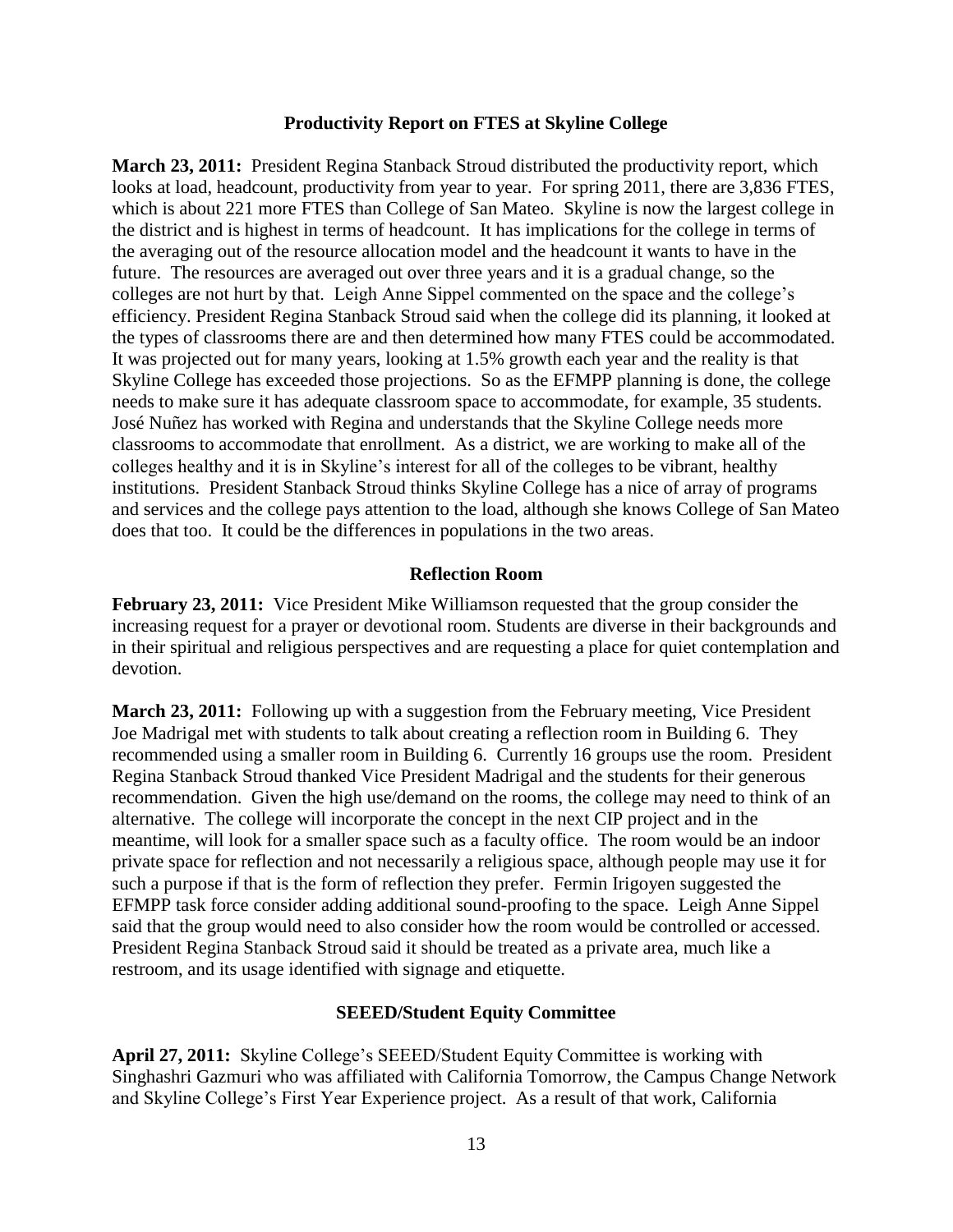Tomorrow developed a tool kit and Singhashri is working with Skyline College to help the college develop a holistic diversity framework that focuses on equity. Funding is coming out of the research office budget. The SEEED/Student Equity Committee is developing a focus question and groups are looking at the college's various processes to make sure that the college is not putting up barriers to student success and that the programs support success. Some work has been done. The group is applying the model to the various rubrics and is doing some good diversity work. One of the domains that the SEEED/Student Equity Committee is looking at focuses on hiring and the application process to make sure that the college has access to a very diverse pool of people. Ray Parenti-Kurttila suggested looking closely at the hiring key response elements used in interviews and perhaps request that candidates submit video presentations in addition to paper applications as it might be a more technological profile. The committee is also looking at communication and collaboration processes, as well as campus climate, through the lens of equity. Vice President Mike Williamson said more classified representation is needed on the SEEED/Student Equity Committee.

### **Shared Governance Structure Evaluation**

**September 22, 2010:** The Council discussed a proposed revision to the College Council Charter and Bylaws to complete the college's response to the Accrediting Commission for Community and Junior College's (ACCJC's) 2007 team recommendation #8 to the college: "The team recommends that the college implement a policy that specifically evaluates the institution's governance and decision-making structures on a regular basis to assure their integrity and effectiveness. The results of these reviews should be widely communicated to the college community and used as the basis for continuous improvement." The proposed revision provides a brief additional section which establishes a six-year cycle for the review which is coordinated with the accreditation cycle. It will be discussed with the constituent groups and acted upon at the next meeting of the Council.

**October 27, 2010:** President Vicki Morrow reviewed the proposed revision to the College Council Charter and Bylaws to complete the college's response to the ACCJC's 2007 team recommendation #8 to the college: "The team recommends that the college implement a policy that specifically evaluates the institution's governance and decision-making structures on a regular basis to assure their integrity and effectiveness. The results of these reviews should be widely communicated to the college community and used as the basis for continuous improvement." The draft has been approved by the Academic Senate and the Management Council. The Classified Council and the Associated Students will provide feedback electronically and it will be acted upon by the College Council.

**February 23, 2011:** There is a recommendation to evaluate the college's governance committee structure. The College Council will plan the evaluation process in the fall to coincide with the Accreditation self-study.President Regina Stanback Stroud asked the senate leaders to talk to their constituents and the details will be discussed at a future meeting.

**May 25, 2011:** In the fall, the College Council will evaluate its shared governance structure to look at the effectiveness and efficiency of meetings. The college wants people to feel engaged and active, yet there is a balance with the volume of meetings and involvement so people are not